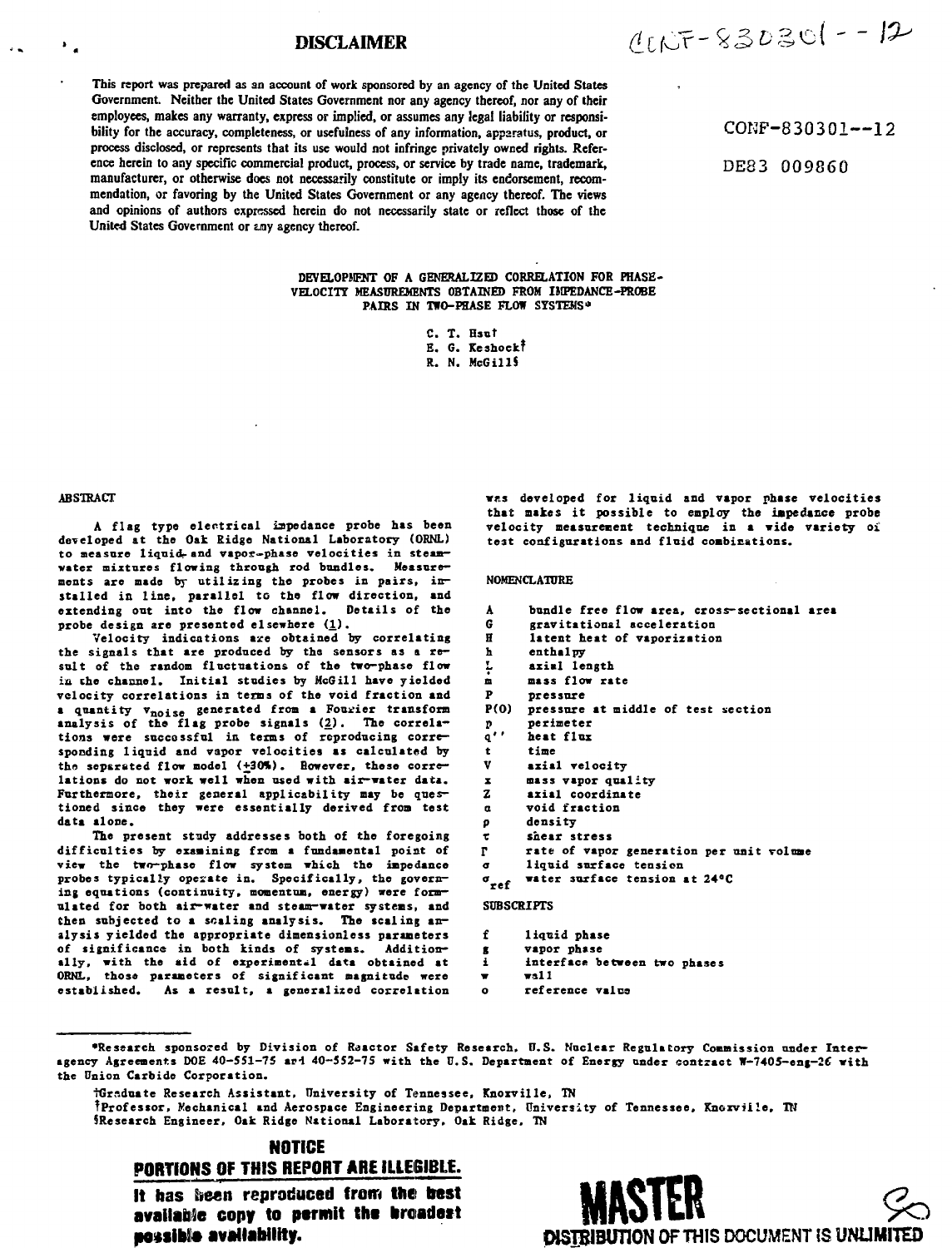## **INTRODUCTION**

**Local measurements of thermohydraulic pbenonena in light water reactor loss-of-coolant experiments are difficult to make because of several factors. In addition to the usual problems of measurements in transient two—phase flows, the environmental conditions severely limit the types of sensors and instruments which can be used. The series of pressurized water reactor (PWR) reflood simulation experiments (International 2D/3D Program for Reflood Studies) conducted by Germany, Japan, and the United States is a good example of the difficult problems which mast be solved. In these experiments, various portions of a (PPTR) primary steam system are simulated. A reflood transient is studied by injecting cooling water into a reactor vessel, which contains electrically heated rods to simulate the nuclear core. Typical conditions of exposure for sensors include steam temperatures as high as 900°C and a rapid, violent quench by the cooling water. The need to measure void fraction and fluid velocities inside the test vessel led to consideration of electrical impedance sensors for this purpose.**

**The use of impedance probes for void fraction measurement has been reported by Del Tin and Negrini (3.) and many other investigators over the past several years. The signal processing techniques for determining transit tines between two sensors by cross-correlation are also well established. Although many potential problems were obvious, it seemed that impedance probes gave a reasonable chance of obtaining these mea**surements. Therefore an effort was undertaken to de**velop sensors for measuring void fraction and liquid and vapor phase velocities. The materials, fabrication, and electrical measurement problems have been presented in other publications (£.1) • This paper will deal with the analysis and interpretation of impedance signals to obtain fluid (liquid and vapor) velocities.**

#### **MEASUREMENT OF FLUID IMPEDANCE**

**The type of impedance probe employed in the present study consists of a pair of electrodes mounted in a sealed ceramic insulator as illustrated in Figs. 1 asd 2. The electrodes are exposed to the fluid so that the electrode-to-electrode current is modulated by the impedance of the fluid mixture in their vicinity.**

**The void fraction is determined from the value of mixture impedance relative to that of the separate** phases. Details of the method are presented in Ref.<br>(1). The velocity is determined by correlating the **(1) • The velocity is determined by correlating the** signals from the two sensors produced by random fluctu**ations in the flow as it moves along the subchannel. Random signal analysis methods for estimating propagation delays are well established (<£).**

# **THE TEST FACILITY**

**All of the resnlts reported herein were obtained by using the Advanced Instrumentation for Reflood**







**Fig. 2. Impedance Probe Configurations for Reflood Experiments.**

**Studies (AIRS) test stand. This facility was designed primarily for the purpose of testing prototype designs for in-core impedance probes. Further descriptive details of this test facility are presented in Sef. (7). The test facility is capable of operating as a steamwater or air-water system, with a wide range of both total mass flux and void fractions. For the steamwater tests, data were taken at three pressure conditions, 724, 512, and 306 kPa. For the air-water tests, data were taken at a pressure range of 98 to 147 kPa. The facility is capable of a water flow rate range of 0 to 68 L/min, steam flow rate range of 0 to 0.76 kg/s and an air flow rate range of 0 to 0.28 kg/s. All conditions tested were for steady-state, co-current upflow situations. Void fractions were limited to values greater than 0.5.**

**Two different configurations of the test facility were used during the course of these experiments. The first was in connection with testing prototype impedance probes for the Primary Cooling Loop (PEL) in West Germany (11). This configuration is shown in Fig. 3. Note that the bundle, even though it is full scale length of a reactor core — about 4.25 m — is only a small portion of the total upflow length of the test stand. Also, the mixer section, located below the bundle, gives ample length for the steam and water to mix before the mixture passes through the bundle. Also, notice that the triple-beam gamma densitometer, which is used to determine the void fraction of the mixture. is located on the instrumented spool piece, well above the bundle exit.**

**The second configuration of the test facility used in this work was as illustrated in Fig. 4. This configuration was for testing prototype impedance probes for the Slab Core Test Facility-1 (SCTF-1) and for the Cylindrical Core Test Facility (CCTF), both in Japan (11). In this case the flag impedance probe design was precisely the same as that for the PKL tests, but the bundle is oriented differently to reflect the fact that the instrument cables will exit the bottom of the pressure vessel in the SCTF-1 and CCTF tests. The only real differences manifested in the test facility because of this change are that (1) there is more dis**tance for mixing of steam and water before entering the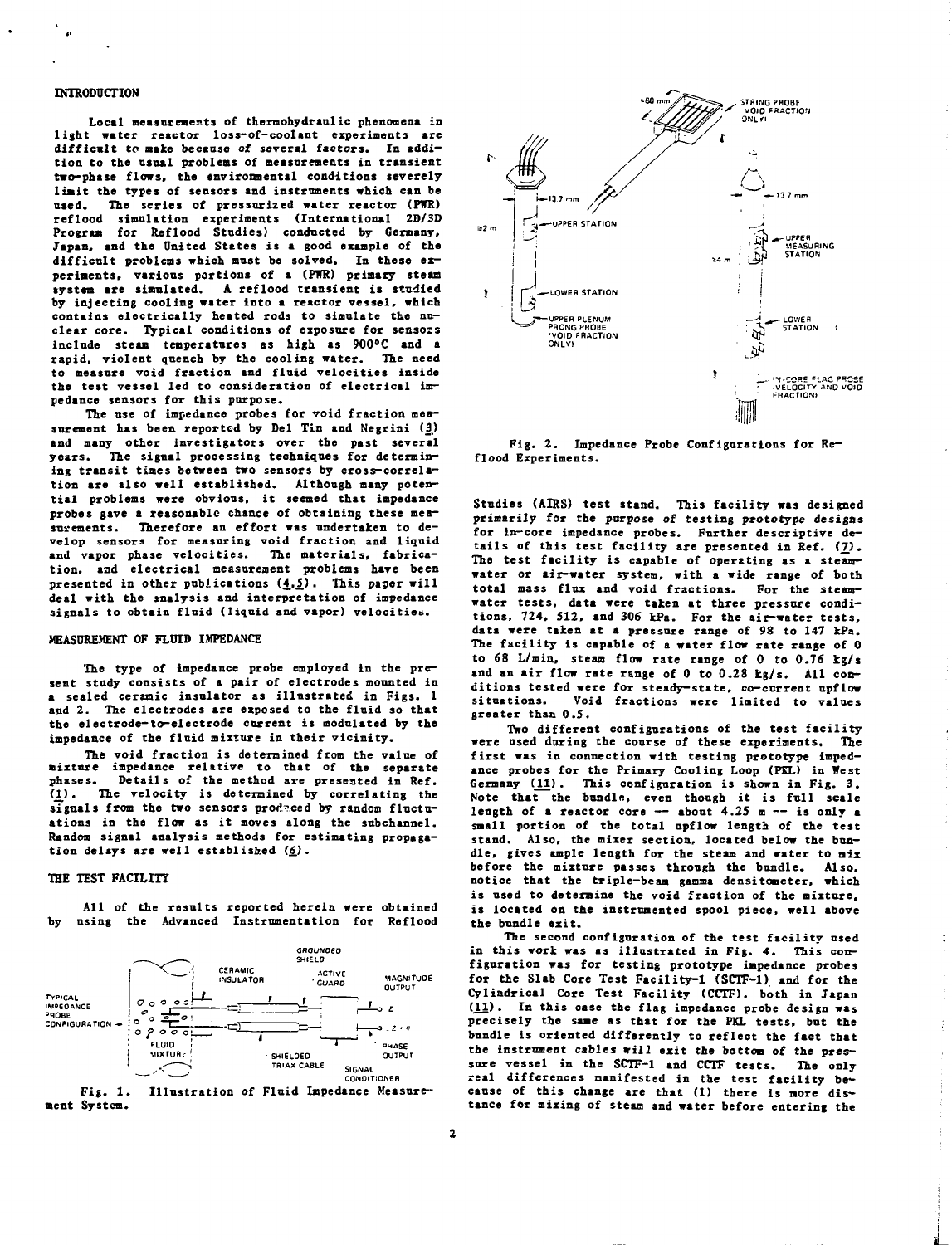

**Fig. 3. Test Stand Configuration for PKL Flag Probes.**



**Fig. 4 Test Stand Configuration for SCTF-1 Flag Probes and CCTF Flag Probes.**

**bundle, and (2) there is less distance after leaving the bundle before the nixture enters the instrumented spool piece.**

In all of the test series the procedures, in terms **of setting test points and taking data, were the saae. Generally, a given water flow rate was set while the steam flow was varied to yield a range of void fractions at a given water flow rate. Then, the water flow rate wonld be changed to another value and several more steaa flow levels would be tested.**

**Froo the iapedance probes two pieces of information can be obtained on a transient basis, the void** fraction,  $a$ , and a "transit-time" velocity,  $V_{noise}$ . **As was mentioned previously, random signal analysis methods, naaely the Fast Fourier Transform technique, is applied to the signals from paired impedance probes. In this way a phase difference between the two signals can be determined. The phase difference can be interpreted as a time delay for random flow fluctuations to travel from one probe to its paired probe. In turn, with the distance between the paired probes known, a transit-time velocity can be determined from the time delay. This "transit-time" velocity, called** here V<sub>noise</sub>, is so-named because techniques normally **used in noise analysis are used to extract it from the impedance probe signals.**

**In terms of physical reality, Vnoise is neither the liquid velocity nor the gas velocity — generally, it has a value between the two. However, whatever** V<sub>noise</sub> actually is, it is used here, along with the **void fraction, to develop correlations that yield the liquid and gas phase velocities in the bundle.**

**The overall objective in this study is to find phase velocity correlations as follows. Using the void fraction, a, as given by the gamma densitoaeter and** Vnoise from the impedance probes as independent vari**ables, find accurate relationships that will yield the liquid velocity, Vf, and gas velocity, Vg. just as if they were calculated by the separated flow model equations, which are &i follows:**

$$
V_{f} = \left(\frac{\dot{m}_{f} + \dot{m}_{g}}{A}\right) \frac{1}{\rho_{f}} \frac{(1 - x)}{(1 - \alpha)}
$$

$$
V_{g} = \left(\frac{\dot{m}_{f} + \dot{m}_{g}}{A}\right) \frac{1}{\rho_{g}} \frac{x}{\alpha}
$$

**The separated flow model was earlier chosen as the** standard to which correlations should be compared (8), **because it is a model that is straightforward and uses only quantities either measured directly or those calculated from measured quantities (e.g., mass fluxes).**

**Previous studies by HcGill (2) produced empirical correlations for Vf and v. that were in substantial agreement with values predicted by the separated flow model (±30%). In those studies the empirical correlations developed were based upon data obtained from the PKL flag probe data. The correlations so developed were then used to successfully predict the fluid velocities in the SCTF tests. However, the correlation(s) developed had different "break" points tor the gas and liquid correlations that did not appear to be related to any physical phenomena. Furthermore, when the correlations were applied to data obtained from air-water tests with the SCTF flag probes, the agreement was quite poor. Thus, the desired generality of the correlations did not appear to exist.**

**Consequently, the foregoing difficulties have been addressed in the present study by examining from a fundamental point of view the two-phase flow system in**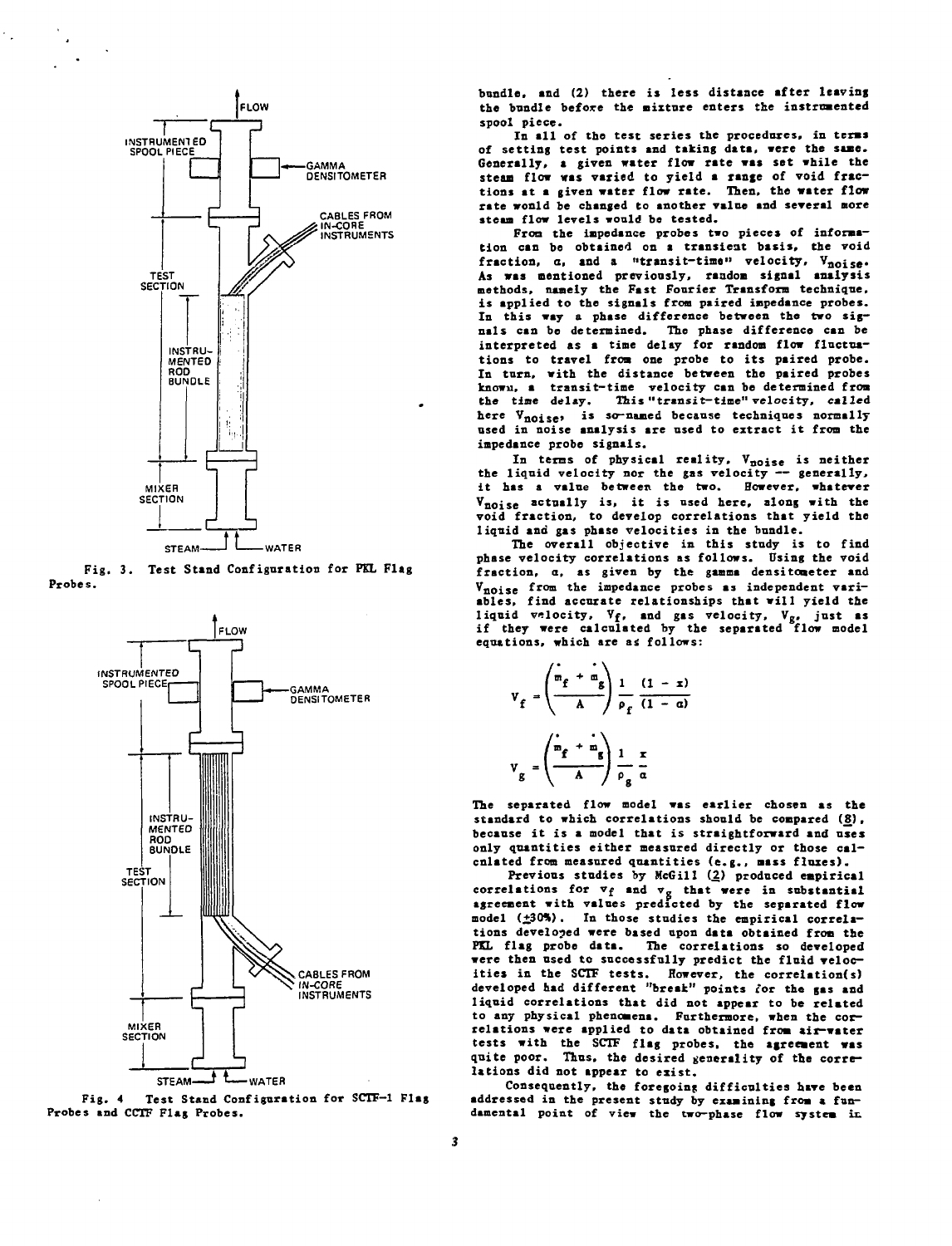**whicj the impedance probes typically would be expected to operate. Specifically, the governing equations of continuity, momentum, and energy were formaltted for both air-water and steim-water systems. The equations were then subjected to a systematic scaling analysis** (9). from which were obtained the parameters of possible significance in both of the systems. Addition**ally, however, experimental data obtained from both steam-water and air-water tests at ORNL were used to establish the relative significance of the dimensionless parameters in each system. Those parameters of significance then former' the basis for new correlations which were then applied to a variety of additional test results as a test of their accuracy and generality. The following section describes the development of those correlations.**

## **ANALYSIS AND DEVELOPMENT OF CORRELATIONS**

The one-dimensional transient field equations for **a separated two-phase flow are as follows:**

#### **CONTINUITY**

 $\mathbf{v}_{\rm{min}}$ 

$$
\frac{\partial}{\partial t} \left( a_f \rho_f \right) + \frac{\partial}{\partial z} \left( a_f \rho_f V_f \right) = - \Gamma , \qquad (1-a)
$$

$$
\frac{\partial}{\partial t} \left( \alpha_g \rho_g \right) + \frac{\partial}{\partial z} \left( \alpha_g \rho_g V_g \right) = \Gamma . \tag{1-b}
$$

where  $a_f + a_g = 1$ .

**MOMENTUM**

$$
\frac{\partial}{\partial t} \left( \alpha_f \rho_f V_f \right) + \frac{\partial}{\partial z} \left( \alpha_f \rho_f V_f^2 \right) = -\frac{\partial (\alpha_f P)}{\partial z}
$$

$$
- \alpha_f \rho_f G - \Gamma V_f + \frac{\tau_i P_i}{A} - \frac{\tau_{\pi} \rho_{\pi} f}{A} \qquad (2-a)
$$

$$
\frac{\partial}{\partial t} \left( \alpha_g \rho_g V_g \right) + \frac{\partial}{\partial z} \left( \alpha_g \rho_g V_g^2 \right) = -\frac{\partial (\alpha_g P)}{\partial z} - \alpha_g \rho_g G
$$
\n
$$
+ \Gamma V_g - \frac{\tau_i P_i}{A} - \frac{\tau_{\psi g} P_{\psi g}}{A} . \tag{2-b}
$$

**ENERGY**

$$
\frac{\partial}{\partial t} \left[ \alpha_f P_f \left( h_f - \frac{P}{P_f} \right) \right] + \frac{\partial}{\partial z} \left( \alpha_f P_f V_f h_f \right) = \frac{q_v' P_{wf}}{A}
$$
\n
$$
+ \frac{q_i' P_i}{A} - \Gamma H - P \frac{\partial \alpha_f}{\partial t} \qquad (3-a)
$$

$$
\frac{\partial}{\partial t} \left[ \alpha_g \rho_g \left( h_g - \frac{P}{\rho_g} \right) \right] + \frac{\partial}{\partial z} \left( \alpha_g \rho_g V_g h_g \right) =
$$
  

$$
\frac{q'_w' P_{wg}}{A} - \frac{q'_i' P_i}{A} + \Gamma H - P \frac{\partial \alpha_g}{\partial t} .
$$
 (3-b)

**Only the steady-state equations are considered further, since all test measurements were obtained during steady flow conditions. These equations may be "scaled" in terns of the intrinsic reference variables of the two-**

phase flow system. This process is a routine mathemat**ical formalism from one perspective; however, the choice of the appropriate (i.e. , physically meaningful) reference variable s is sometimes not routine or obvious at all . The choice of the appropriate reference variables mast sometimes be made, therefore, with the aid of physical information, data, or behavior of the real system being examined. That is, the prior determina**tion of the appropriate reference variables is not always possible or obvious, particularly in complex sys**tems, such as in a two-phase flow in ac instrumented rod bundle.**

**Nevertheless, one must proceed first with scaling the equations with reference variables, denoted by the subscript o. Then one should proceed to establish the** magnitudes of these quantities (or more likely, group**ings of these quantities) with the aid of experimental information. The scaled equations then become:**

**CONTINUITY**

$$
\frac{\partial}{\partial \overline{z}} \left( \overline{\alpha}_f \overline{\rho}_f \overline{v}_f \right) = \frac{\Gamma \Gamma_0}{\alpha_{f0} \rho_{f0} v_{f0}} \quad (-\overline{\Gamma}) \quad , \tag{4-a}
$$

$$
\frac{\partial}{\partial \overline{Z}} \left( \overline{\alpha} \overline{\sigma} \overline{V} \overline{V} \right) = \frac{L \Gamma_0}{\alpha_{g0} \rho_{g0} V_{g0}} \quad (\overline{\Gamma}) \quad . \tag{4-b}
$$

**MOMENTUM**

$$
\frac{\partial}{\partial \overline{z}} \left( \overline{a} - \overline{p} \overline{q} \overline{q} \right) = -\frac{\Delta P}{\rho_{f0} V_{f0}} \frac{\partial}{\partial \overline{z}} \left( \overline{a} - \overline{p} \right) - \frac{P(0)}{\rho_{f0} V_{f0}} \frac{\partial}{\partial \overline{z}} \right)
$$

$$
-\frac{LG_{0}}{V_{f0}} \left( \overline{a} - \overline{p} \overline{q} \right) - \frac{LT_{0}}{\alpha_{f0} \rho_{f0} V_{f0}} (\overline{\Gamma} \overline{V}_{f})
$$

$$
+\frac{L \tau_{io} P_{io}}{\alpha_{f0} \rho_{f0} V_{f0}} \left( \frac{\overline{\tau}_{i} \overline{p}_{i}}{\overline{\lambda}} \right) - \frac{L \tau_{\text{wfo}} \overline{P_{\text{wfo}}} \left( \overline{\tau}_{\text{wfo}} \overline{P_{\text{wfo}}} \right)}{\alpha_{f0} \rho_{f0} V_{f0} \lambda_{0}} \frac{\partial}{\overline{\lambda}} \right), \quad (5-a)
$$

$$
\frac{\partial}{\partial \overline{z}} \left( \overline{a} - \overline{p} \overline{q} \right) = -\frac{\Delta P}{\rho_{g0} V_{g0}} \frac{\partial}{\partial \overline{z}} \left( \overline{a} - \overline{p} \right) - \frac{P(0)}{\rho_{g0} V_{g0} \lambda_{0}} \frac{\partial \overline{z}}{\partial \overline{z}} \right) - \frac{LG_{0}}{V_{g0} \lambda_{0}} \frac{\partial}{\partial \overline{z}} \left( \overline{q} \overline{q} \right) - \frac{Q \overline{q} \overline{q}}{\rho_{g0} V_{g0}} \frac{\partial}{\partial \overline{z}} \left( \overline{q} \overline{q} \right) - \frac{Q \overline{q} \overline{q}}{\rho_{g0} V_{g0}} \frac{\partial}{\partial \overline{z}} \right) - \frac{Q \overline{q} \overline{q}}{\rho_{g0} V_{g0}} \frac{\partial}{\partial \overline{z}} \left( \overline{q} \overline{q} \right) - \frac{Q \overline{q} \overline{q}}{\alpha_{g0} \rho_{g0
$$

**ENERGY**

 $\ddot{\phantom{a}}$ 

$$
\frac{\partial}{\partial \overline{Z}} \left( \overline{a}_f \overline{p}_f \overline{v}_f \overline{h}_f \right) = \frac{Lq' \rho_{wfo}}{a_{fo} \rho_{fo} V_{fo} h_{fo} A_o} \left( \frac{\overline{q}'_v \overline{p}_{wf}}{\overline{A}} \right)
$$
  
+ 
$$
\frac{Lq'_{io} \rho_{io}}{a_{fo} \rho_{fo} v_{fo} h_{fo} A_o} \left( \frac{\overline{q}'_i \overline{p}_i}{\overline{A}} \right) - \frac{L \Gamma_o H_o}{a_{fo} \rho_{fo} V_{fo} h_{fo}} \left( \overline{\Gamma} \overline{H} \right) , (6-a)
$$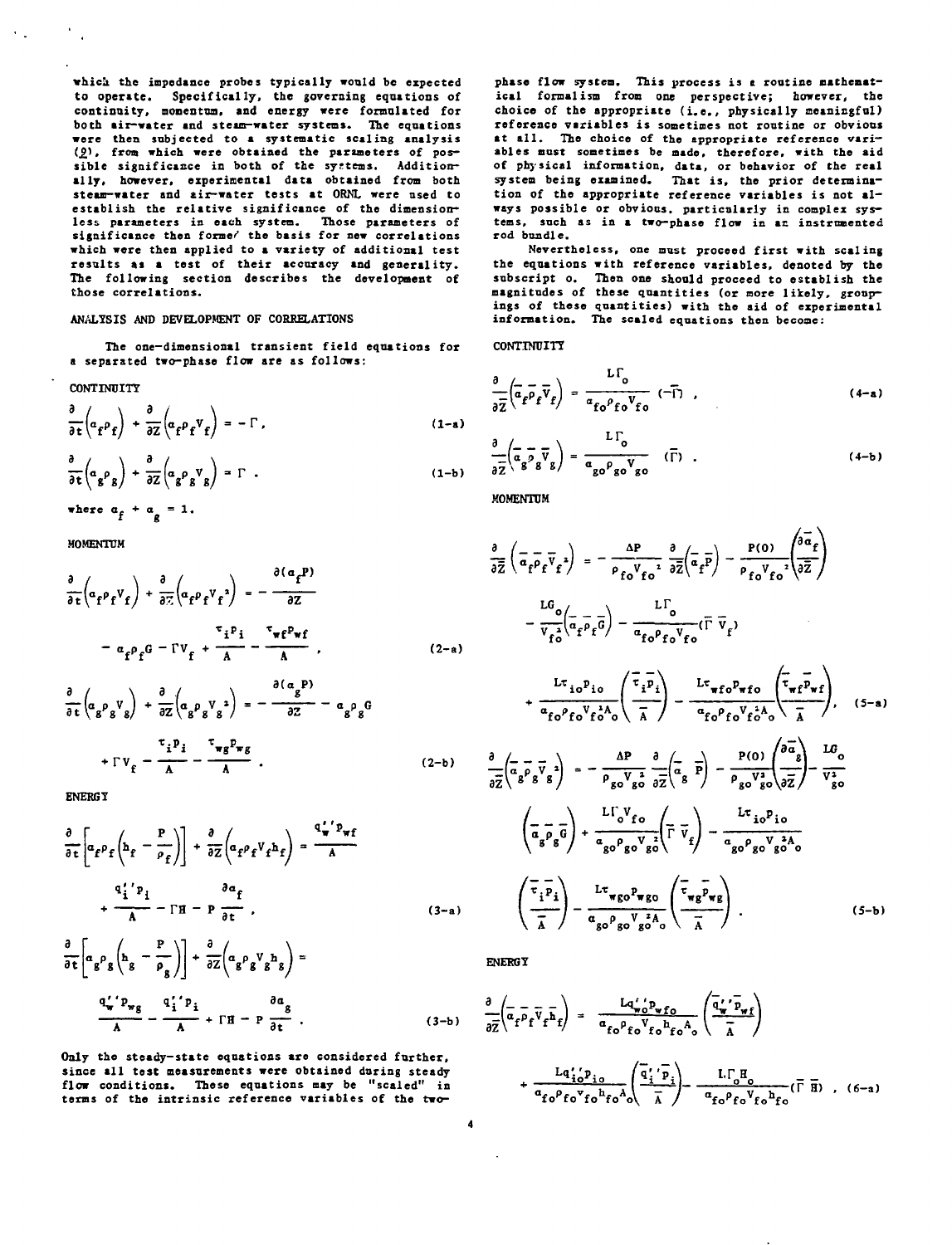$$
\frac{\partial}{\partial \overline{z}} \left( \overline{a_g} \overline{p_g} \overline{v_g} \overline{h_g} \right) = \frac{L q' \overline{p_g} \overline{p_g}}{a_{g0} \overline{p_g} \overline{v_g} \overline{h_g} A_0} \left( \frac{\overline{q'} \overline{v_g}}{\overline{A}} \right)
$$

$$
- \frac{L q' \overline{p_g}}{a_{g0} \overline{p_g} \overline{v_g} \overline{h_g} A_0} \left( \frac{\overline{q'} \overline{r} \overline{p_g}}{\overline{A}} \right) + \frac{L \Gamma_0 H_0}{a_{g0} \overline{p_g} \overline{v_g} \overline{h_g} \left( \overline{\Gamma} \overline{H} \right) . (6-b)}
$$

 $\mathcal{F}_{\text{max}}$  .

**Details of scaling in two-phase flow systems, together with more generalized equations may be found in Ref. (10). by Ishii. Thus, at this point the basis for establishing similitude in two similar-geometry twophase flow systems is that all of the respective coefficients in each of the Eqs. (4)—(6) for both systems must be of the sane magnitude. However, one would then be faced with tbe very difficult task of attempting to match numerous groups of parameters to insure such similitude (providing that one has already established the intrinsic reference variables). Furthermore, some of these parameter groupings may in reality be negligibly small compared with others. Scaling with intrinsic reference variables insures that the bracketed terms of Eqs. (4)—(6) are of order unity. Thus, comparing the magnitudes of the groupings of terms preceding each of the bracketed quantities establishes the relative importance of each of the terms in Eqs. (4) — (6). Thus, if only the most significant terms in Eqs. (4)-(6) may be established (with the aid of experimental data, in the present case) the development of a correlation is then possible, hopefully involving only very few dimensionless parameters.**

**Some simplifications may be made immediately, however, as follows:**

- **1. Since equilibrium conditions probably exist in the tests conducted (Ref. 1), it is assumed that no interfacial exchanges of mass, momentum, and** energy are occurring. Therefore,  $\Gamma = 0$  and  $q''_i = 0.$
- **2. For adiabatic flows (no rod-bundle or wall heating occurs and the test loop is well insulated),**  $q_{\overline{x}}^{\mu}$ **- 0.**
- **3. Flashing due to pressure drop in the test section is assumed to be negligibly small, so that no flow accelerations exist in the upward co-current flow. Accordingly, the void fraction is therefore a constant.**

**Furthermore, for the high void fractions, high quality test and reflood conditions, it is assumed that an annular type flow pattern exists (in the broad sense that there is no contact between the vapor phase and** the solid wall). Thus,

 $\tau_{\text{wgo}} = 0$ 

**The scaled momentum equations, from Eqs. (S-a) and (5-b) then become:**

$$
\frac{\partial(\overline{a}_{f}\overline{P})}{\partial \overline{Z}} = -\frac{\rho_{f0}L}{\Delta P} \left(\overline{a}_{f}\overline{\rho}_{f}\overline{G}\right) + \frac{L \tau_{j0}P_{j0}}{a_{f0}\Delta P A_{0}} \left(\frac{\overline{\tau}_{i}\overline{P}_{i}}{\overline{\lambda}}\right)
$$

$$
-\frac{L \tau_{w0}P_{w0}}{a_{f0}\Delta P A_{0}} \left(\frac{\overline{\tau}_{w}\overline{P}_{w}}{\overline{\lambda}}\right), \qquad (7)
$$

$$
\frac{\partial(\vec{a}_g \vec{P})}{\partial \vec{Z}} = -\frac{\rho_{g0}LG_0}{\Delta P} \left(\vec{a}_g \vec{P}_g \vec{G}\right) - \frac{L\tau_{io}P_{io}}{a_{g0}\Delta P A_0} \left(\frac{\vec{\tau}_{ip}}{\vec{\lambda}}\right). \tag{8}
$$

**Now one may estimate the magnitudes of the terms in these scaled equations by inserting actual test and systea data. Numerous data sets hare been so utilized to establish the orders of magnitude of the groupings of terms in Eqs. (7)-{S> (11). Only the paraaeter (pgLO/AP was found to be negligibly small** (p<sub>g</sub>LG)/AP was found to be negligibly small compared<br>to others. Consequently, the appropriate governing **equations (not sealed) are as follows: governing**

$$
(1 - a)\frac{dP}{dZ} = -(1 - a)\rho_f G + \frac{\tau_i P_i}{A} - \frac{\tau_w P_w}{A} ,
$$
 (9)

$$
a \frac{dP}{dz} = -\frac{\tau_i p_i}{A} \tag{10}
$$

where  $(1 - a) = a_f$  and  $a = a_g$ .

**The appropriate dimensionless parameters are thus indicated to be:**

- **(1) (pfLG)/(-AP) (2) -(l a)APA]**
- **(3) (Lτ\_p\_)/[-(1 α)ΔPA]** (4) **(Lτ**<sub>1</sub>p<sub>1</sub>)/(-αΔPA).

**The first three of the preceding dimensionless parameters are obtained from the liqnid phase scaled equation, Eq. (7), while the fourth is obtained froa Eq. (8). It is to be noted that the second and third parameters are essentially equivalent for annular flows (high void fraction), which are precisely the conditions for most of the tests conducted as part of this** study. The fourth parameter,  $(Lt_{i}p_{i})/(-a\Delta PA)$ , is **essentially constant and thus would not be a significant scaling parameter. The terms r^pj/A and Twpw/A may be solved for from Eqs. (9) and (10), such that the second of the above dimensionless parame**ters is of the form  $a/(1 - a)$ . Thus the appropriate **correlating dimensionless parameters indicated by the** scaled governing equations (in combination with evalua**tion of the relative magnitudes of all of the dimensionless parameters of the scaled governing equations, via experimental measurements), are simply Pf LG/ (-AP) and a/(l - a). However, since the liquid and vapor velocities are inherently related to the quantity** V<sub>noise</sub> by virtue of the measurement technique em**ployed, the additional relevant parameters are the ratios V <sup>f</sup> / V nois <sup>e</sup> and V <sup>g</sup> / V noise . Finally, ia order that data for differing fluid systems at different pressure (temperature) levels be "brought together" with a single correlation, it appears an additional tern, a/aTef should also be included. The choice of this parameter is a reflection that flow characteristics are a.fected by differing fluid surface tensions at different temperature levels. The choice of the dimensionless parameter a/azef is one that is made as a result of experience and judgeaent, rather than being a result of any formalized scaling procedure.**

**In summary, the correlating parameters chosen here for the liquid phase velocity are as follows:**

$$
\rho_f LG/(-\Delta P) \qquad ; \qquad \alpha/(1 - \alpha)
$$
  

$$
V_f/V_{\text{noise}} \qquad ; \qquad \sigma/\sigma_{\text{ref}}
$$

**For the vapor phase velocity, the only dimensionless parameter obtained froa the scaled vapor phase equation is (L.Tipi)/(-oAPA), which, as discussed earlier, is essentially a constant value and therefore inappropriate as a scaling parameter. Consequently quantity a/(l - a), which reflects the magnitude of the interfacial shear parameter for the liquid phase, is chosen again for the vapor phase correlation. Additionally, the parameter PfVf»/(-AP), obtained froa the acceleration**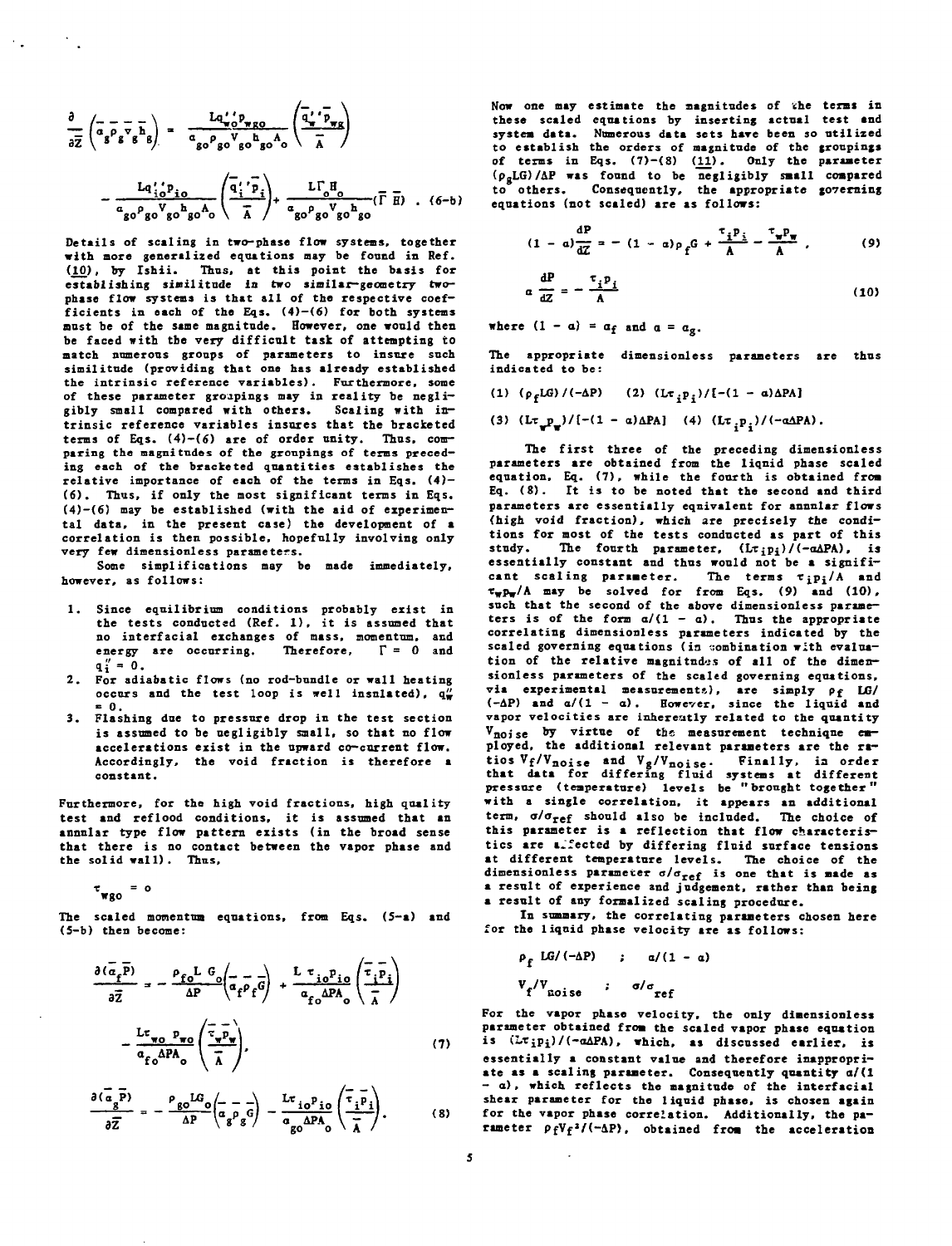**term. Eq. <5-a), is chosen. This parameter is small in relative magnitude in the liquid phase scaled equation but is included here since the vapor phase velocity Is influenced by the liquid phase velocity to some extent when flashing occurs is the system (due to pressure drop). Thus, the correlating parameters chosen for the vapor phase are as follows:**

$$
\alpha/(1-\alpha) \qquad ; \qquad \rho_{\epsilon} V_{\epsilon}^{-2}/(-\Delta P)
$$

**V /V . g noise**

**Having so obtained the appropriate scaling parameters, the following correlations were developed, based upon data from the CCTF 306 KPa tests:**

$$
V_{f}/V_{\text{noise}} = 0.2567 \left(\frac{\rho_{f}LG}{-\Delta P}\right)^{-0.2031} \left(\frac{a}{1-a}\right)^{0.6565}
$$
\n(11)\n
$$
\left(\frac{\sigma}{\sigma_{ref}}\right)^{-0.69},
$$
\n
$$
V_{g}/V_{\text{noise}} = 0.1778 \left(\frac{\rho_{f}V_{f}^{2}}{-\Delta P}\right)^{-0.855} \left(\frac{a}{1-a}\right)^{1.407},
$$
\n(12)

**The correlation results are illustrated in Figs. 5-7, for liquid velocities, and Figs. 8-10 tor vapor phase velocities. The data spread is seen to be consistently** within  $\pm 25\%$  for  $v_f$  and  $\pm 30\%$  for  $v_g$ , • except at low **Vf and Vg values, where it is likely that an an**nular flow pattern does not exist. furthermore, are quite successful for either steam**water or air-water systems, constituting a considerable improvement upon the earlier obtained empirical correlations presented in Ref.** *(2) .*





**Fig, 5. PKL Liquid Velocity Correlation Results.**



**Fig. 6. SCTF-1 Liquid Velocity Correlation Results.**



**Fig. 7. CCTF Liqoid Velocity Correlation Results.**

In Figs. 8-10 for vapor phase velocities, the cor**relation represented by Eq. (12) appears to be inadequate at lower velocities, as reflected by several data** points falling well outside the .**1305 band.** It was established that for such lower vapor velocities these **points were not in the annular flow region as predicted by the Hewitt-Roberts flow regime map (12). Since the correlations developed in Eqs. (11) and (12) are based upon an annular type flow, it was reasonable to develop another correlating expression applicable at the lower**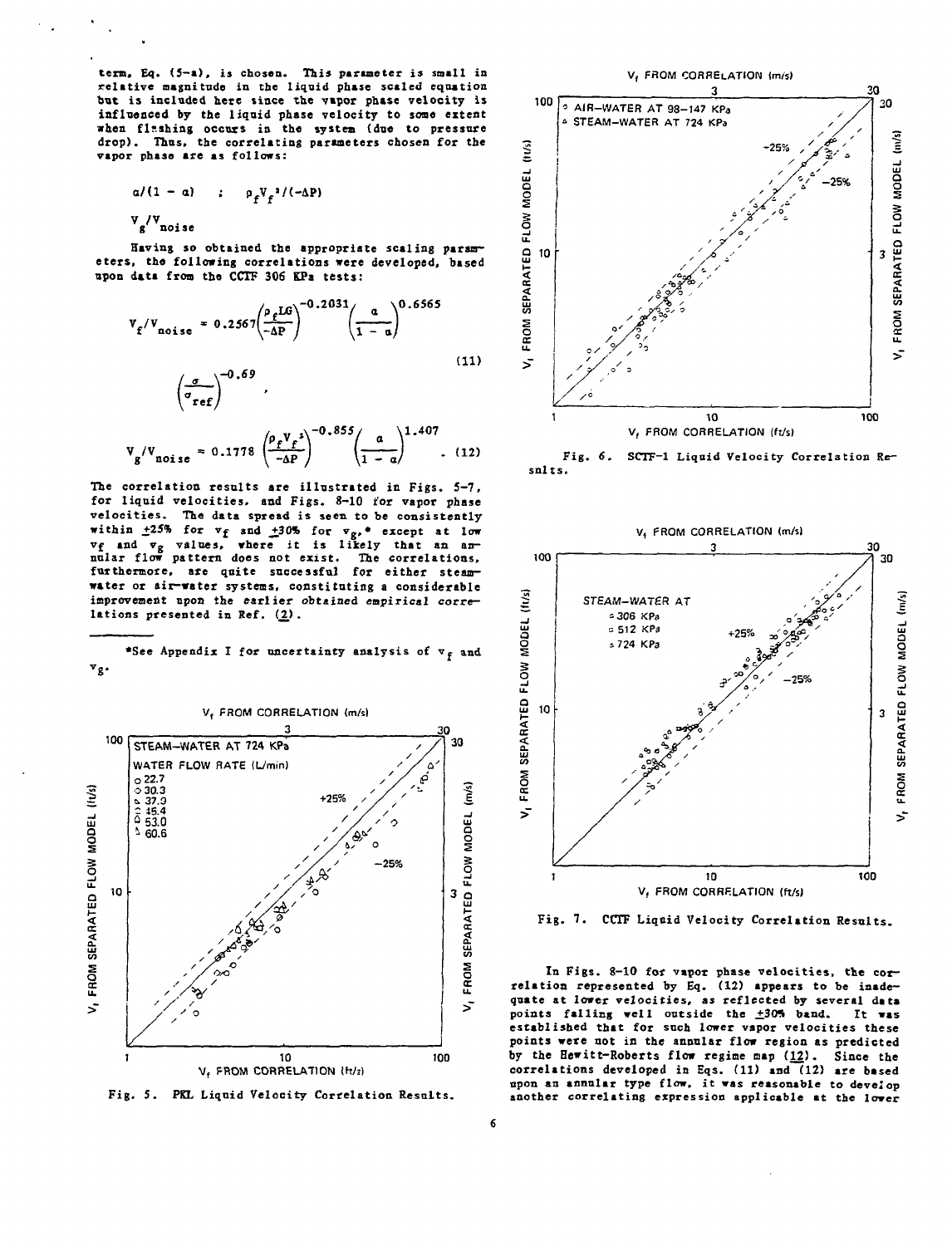

**Fig. 9. SCTF-1 Vapor Velocity Correlation Re sslts.**

**vapor phase velocities, given by the following expression:**

$$
V_{g}/V_{\text{noise}} = 0.10705 \left(\frac{\rho_f V_f^2}{-\Delta P}\right)^{-0.507} \left(\frac{\alpha}{1-\alpha}\right)^{1.823}
$$
 (13)

**The improvements resulting from this modified expression (different exponents and coefficient) are quite** apparent in Fig. 11, where the same data have been pre**sented, but using both Eqs. (12) and (13), the latter** being employed for non-annular flow conditions.

**Fig. 11. PKL, SCTF-1, and CCTF Vapor Velocity Correlation Results Using Two Equations.**

ui **a**

**§**

**FRO** 

V<sub>9</sub> FROM SEPARATED FLOW MODEL (m/s)

**Examination of the mathematical form of Eqs. (11), (12), and (13) appears to indicate that** *the* **correlations are not well-behaved and fail for the linitiag** cases of  $\alpha = 1$  or  $\alpha = 0$ , i.e., for pure vapor or liquid **flows. However, the method of measurement itself fails in these limiting cases also, since for either pure liquid or pure vapor flows the impedance sensed by the probes is constant. Consequently the quantity v**, will present to constant: Consequently the quantity<br>V<sub>noise</sub>, generated from the impedance signals, will **be zero in these cases and none of the Eqs. (11), (12), and (13) are meaningful. Perhaps the validity of the correlating equations is instead best judged by the**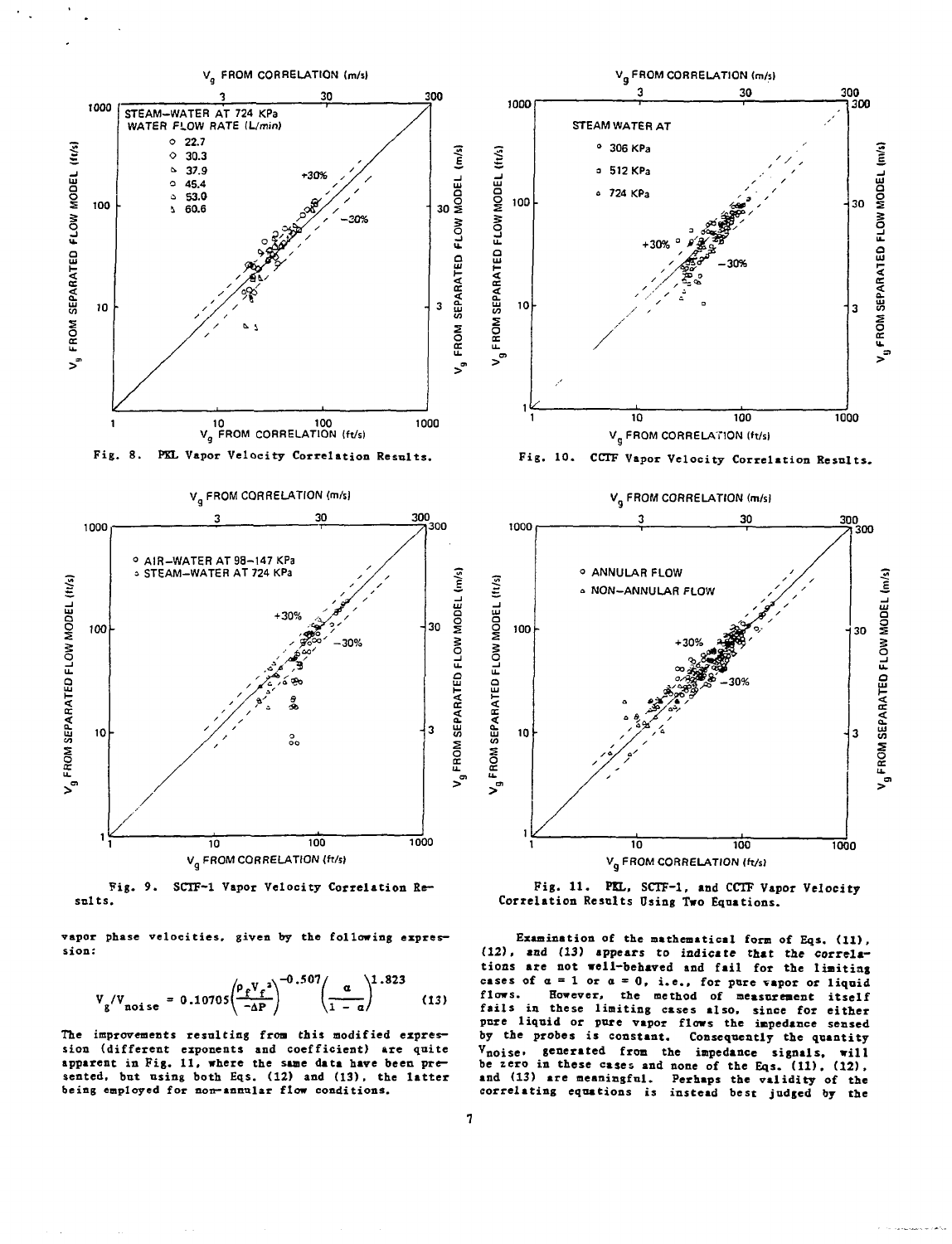**success achieved in predicting vf and Vg over a range of void fractions up to 0.987 for the data gathered in the SCTF, CCTF, and PEL tests for both steam-water and air-water systems as described herein.**

**Some comments should be made relative to the significance or importance of constitutive relations in developing the present correlations, specifically the mechanical constitutive relationship involving wall and interfacial shear stress terms. It is not essential to evaluate Tw or T£ explicitly in developing the cor-relations obtained herein rather, it is necessary to evaluate the grouping of terms tjpj/A and twpw/ A. Both of the preceding groupings of terms, however, can be evaluated from the simplified field Eqs. (9) and (10). Thus, the need for a particular constitutive** shear stress relationship, e.g., p. 76, Ref. (13), is **not essential for the present purposes.**

#### **SUMMARY AND CONCLUSIONS**

 $\sim$ 

High-temperature electrical impedance probes have been developed at ORNL for the purpose of making local **measurements of two-phase flow parameters in steamwater mixtures. The present paper has focused specifi**  cally upon flag type impedance probes designed to make sub-channel, in-core measurements.

The specific objective of the work reported here was to develop analytical and/or empirical algorithms that could be used to calculate the liquid and vapor phase velocities in a variety of two-phase systems, **based upon electrical signals from the impedance probes.**

Empirical correlations were developed based upon **the dimensionless parameters obtained from scaling the governing equations of the two-phase system. The correlations were observed to successfully predict the liquid and vapor phase velocities as would be given by the separated flow model, for both air-water and steamwater systems.**

**The success of these correlations tends to validate the assumptions utilized is modeling the two-phase flow system. Similarly, the appropriateness and generality of the cimensionless groupings used in the correlations obtained from the simplified field equations appear to have been validated by virtue of a wide variety of data having been correlated from both single and two-component two-phase systems. Results of an error analysis furthermore indicate that the magnitude of the** scatter of datz associated with the correlations is **consistent with propagation of the uncertainties in the measurements of the pertinent system variables.**

**Finally, from a practical standpoint, the system parameters required in using these correlations are all readily obtainable (measureable) in real operating systems that may employ impedance probes. Specifically, in addition to fluid properties, measurements of void fraction and pressure drop are required, while transit time velocities (Vnojse ) are obtainable from the im-pedance probe signals by Fast Fourier Transform techniques.**

## **ACKNOWLEDGEMENTS**

**This research was supported by the Thermal Systems Technology Section of the Engineering Technology Division, Oak Eidge National Laboratory.**

# **REFERENCES**

**1. J. 0. Hy 1 ton and R. N. McGill, "Measurement of Velocity and Void Fraction in Steam-Water Mixtures with Electrical Impedance Probes," paper presented**

**at the 3rd CSNI Specialists Meeting or Transient** Two-Phase Flow, California Institute of Technol**ogy, Pasadena, California, March 23-25, 1981.**

- **2. R. N. McGill, "Phase Velocity Correlations for Impedance Probes in Rod Bundles. " paper presented at Review Group Conference on Advanced Instrumentation Research for Reactor Safety, Oak Ridge, Tennessee, July 29-31, 1980.**
- **3. G. Del Tin and A. Negrini, "Development of Electrical Impedance Probes for Void Fraction Measurements in Air-Water Flow," 2nd Multiphase Flow and Heat Transfer Symposiua, Miami, Florida, 1978.**
- **4 . A. J. Moorhead and C. S. Morgan, "Fabrication of Sensors for High Temperature Steaa Instrumentation systems," American Welding Society, 61st Annual Meeting, Los Angeles, California, April 1980.**
- **5. C. S. Morgan, "Thermal Shock Resistant Electrical Insulators," American Ceramic Society, Cincinnati, Ohio, April 1979.**
- **6. W. H. Leavell and J. A. Mullens, "Computation of** Transient Phase Interface Velocities in Liquid-**Vapor Mixtures, Flow: Its Measurement and Control in Science and Industry, " Second International Symposium, St. Louis, Missouri, April 1981.**
- **7. J. E. Hardy and J. 0. Hylton, "Electrical Impedance String Probes for Two-Phase Void and Velocity Measurements," NUREG/CR-2505 (0RNL/TM-8172), May 1982.**
- 8. J. G. Collier, "Convective Boiling and Condensa**tion, " p. 5, McGraw-Hill, Great Britain, 1972.**
- **9. C. C. Lin and L. A. Segel, "Mathematics Applied to Deterministic Problems in the Natural Sciences," McMillan Publishing Company, 1974.**
- **10. M. Ishii, " Thermo-Fluid Dynamic Theory of Twophase Flow," Eyrolles, Paris, 1975.**
- **11. C. T. Hsu, Ph.D. Thesis, University of Tennessee, in preparation.**
- **12. G. F. Hewitt and D. N. Roberts, "Studies of Two-Phase Flow Patterns by Simultaneous X-Ray and Flash Photography," AERE-M2159. H.M.S.O., 1969.**
- **13. G. Eocamustafaogullari, "Thermo-Fluid Dynamics of Separated Two-Phase Flow," Ph.D. Thesis, Georgia Institut e of Technology, 1971.**
- **14. A. J. Moorman, "TDFASE-Triple-Beam Gamma Densitometer Analytical Model Developed for Two-Phase Flow," Intra-Laboratory Correspondence, BDHT-2130,** Oak Ridge National Laboratory, August 1978.
- **15. K. G. Turnage et. al. , "Advanced Two-Phase Flow Instrumentation Program Quarterly progress Report for July-September 1978," ORNL/NUREG/TM-309.**
- **16. G. D. Lassahn, "Loft Three—Beam Densitometer Data Interpretation," Idaho National Engineering Laboratory, Three-NUREG-1111, October 1977.**
- **17. N. C. J. Chen and D. K. Felde, "Modeling of A Turbine Flowmeter in Transient Two-Phase Flow," Proceeding of the 12th Modeling and Simulation Conference, Pittsburgh, Pa., April 1981.**